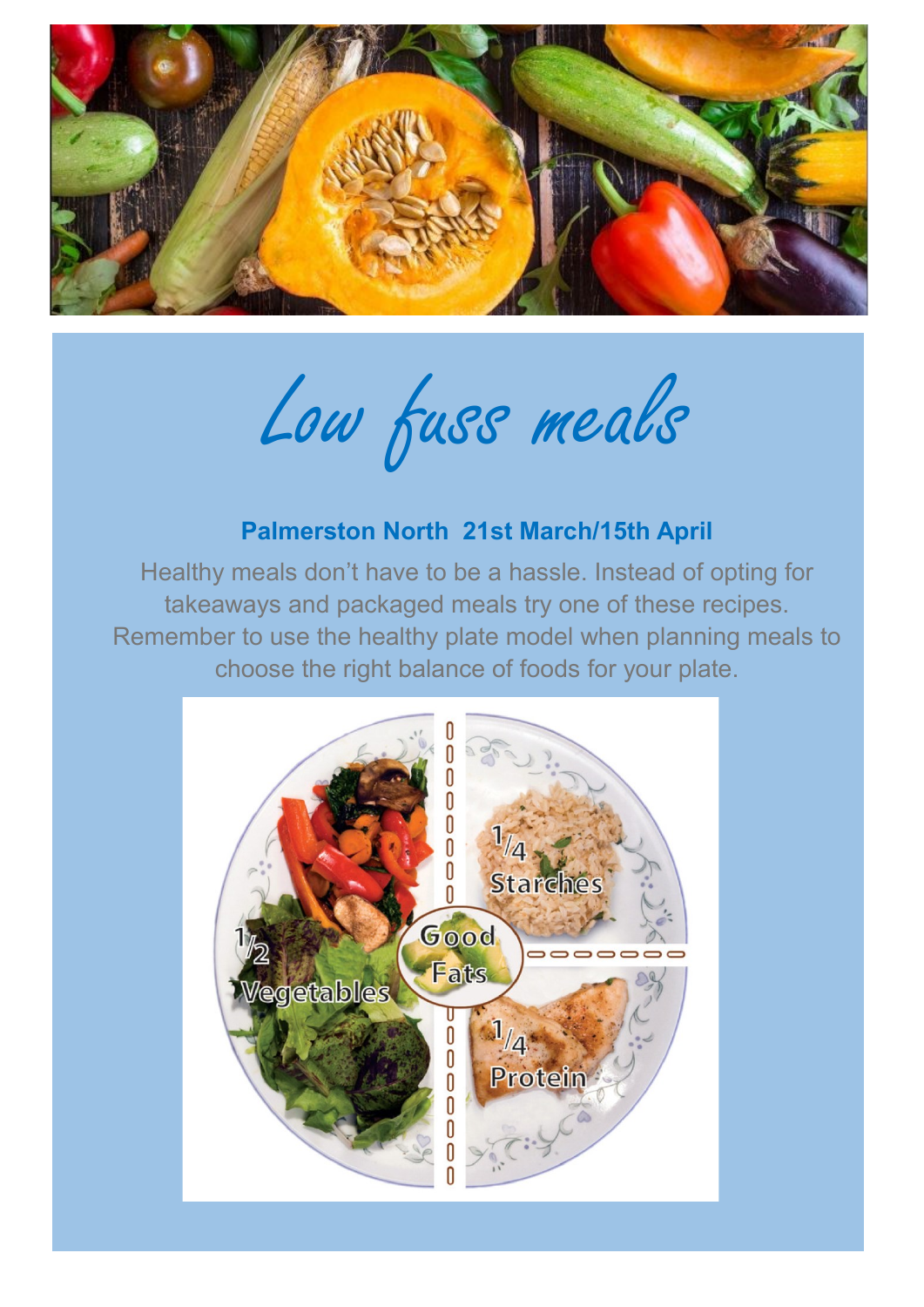

Easy Salmon Flan

Serves 6

Recipe adapted from nutritionforlife.co.nz

Ingredients

- $-4 EGGS$
- 1/2 CUP FLOUR
- 1/2 CUP GRATED CHEESE
- 210G CAN OF SALMON (SMOKED OR PLAIN) DRAIN LIQUID AND REMOVE BONES
	- **1 ONION CHOPPED**
	- **1 1/2 CUPS OF MILK** 
		- PARSLEY
	- 1TSP DRIED MIXED HERBS
		- ZEST OF 1 LEMON
	- GROUND BLACK PEPPER
	- **1 COURGETTE GRATED**
	- 1/2 CUP OF FROZEN PEAS

Method

- 1. Preheat oven to 180 degrees.
- 2. Put all ingredients in a food processor and process until well mixed.
- 3. Pour into a sprayed 23cm quiche or pie dish and bake about 45 minutes or until the centre is just cooked.
- 4. Serve with salad.

Nutrition per serve: 920kj, 20gm protein, 15gm carbohydrate, 2gm fibre, 9gm fat, 309mg sodium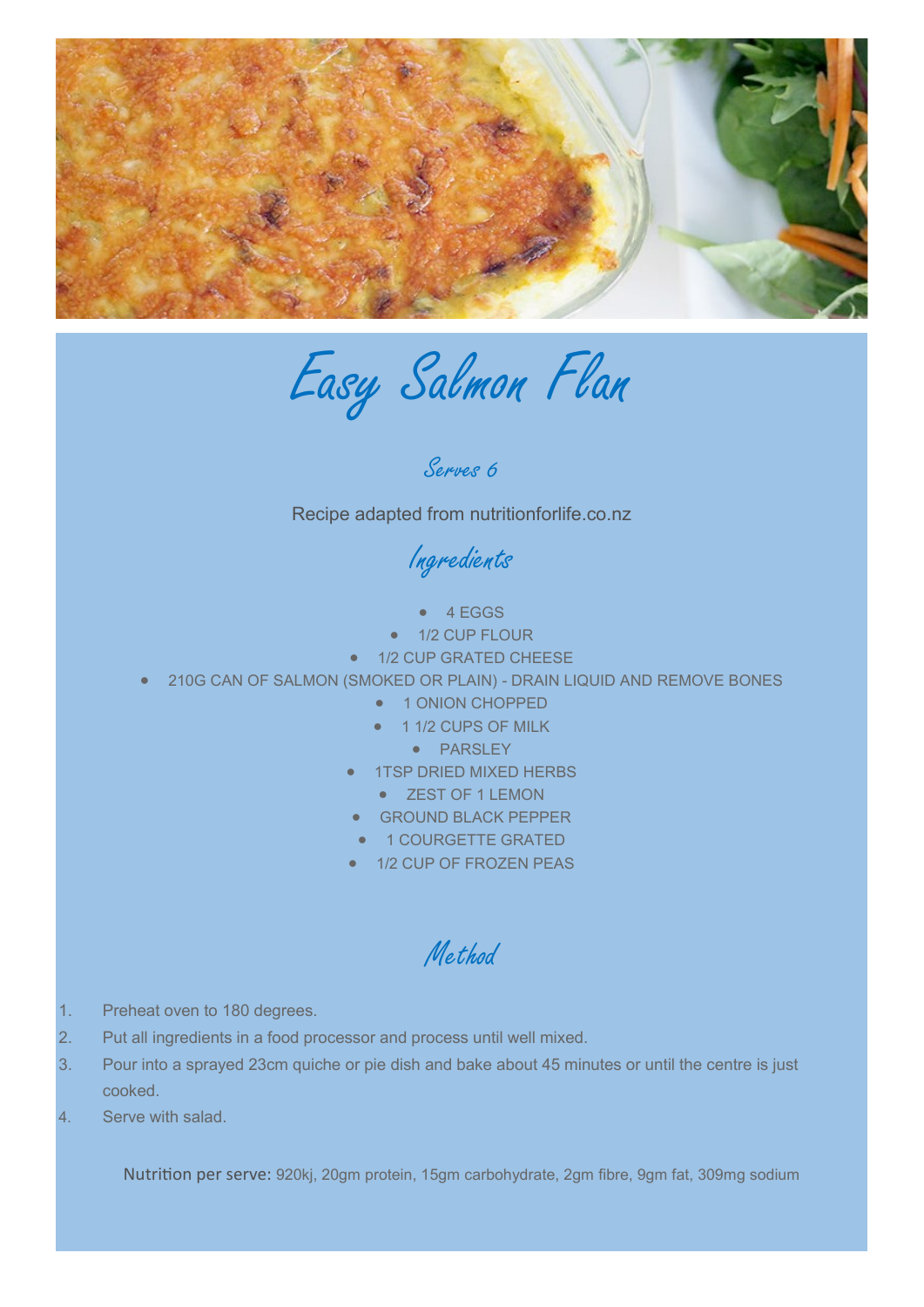

## Shakshuka with white beans and feta

Serves 4 (makes around 20 fritters)

Recipe adapted from www.budgetbytes.com

Ingredients

- 1 TBSP OLIVE OIL
- 4 CLOVES GARLIC (MINCED) OR CRUSHED GARLIC
	- $\bullet$  1 ONION (DICED)
	- 1 RED CAPSICUM (CUT INTO THIN STRIPS)
	- 2 X TINS OF CRUSHED TINNED TOMATOES
		- **1TSP GROUND CUMIN**
		- **1/2 TBSP SMOKED PAPRIKA**
		- $\bullet$  1/2 TSP DRIED OREGANO
		- SALT AND CRACKED BLACK PEPPER
		- 390GM TIN OF CANNELLINI BEANS
			- **1/2 PACKET SPINACH LEAVES** 
				- 8 EGGS
- HANDFUL OF CHOPPED FLAT-LEAF PARSLEY LEAVES
	- **100GM FETA, CRUMBLED**

Method

- 1. Cook the onion and garlic in a deep skillet or electric frying pan with the olive oil until transparent (about 5 minutes)
- 2. Add the capsicum and spices + herbs and fry for 1-2 minutes.
- 3. Add the tinned tomatoes and salt + pepper to taste. Stir to combine
- 4. Allow the sauce to come to a simmer. Stirring occasionally for 5 minutes or until the sauce has thickened slightly.
- 5. Drain the beans and add to the pan along with the spinach. Simmer a few minutes.
- 6. Create 8 pockets in the sauce and crack the eggs into the holes. Place the lid on the top and simmer for 5 mins or until the whites are set but yolks are still soft.
- 7. Top with crumbled feta and chopped parsley.

Nutrition per serve: 1701kj, 26gm protein, 24.5gm carbohydrate, 8.15gm fibre, 21gm fat, 626mg sodium